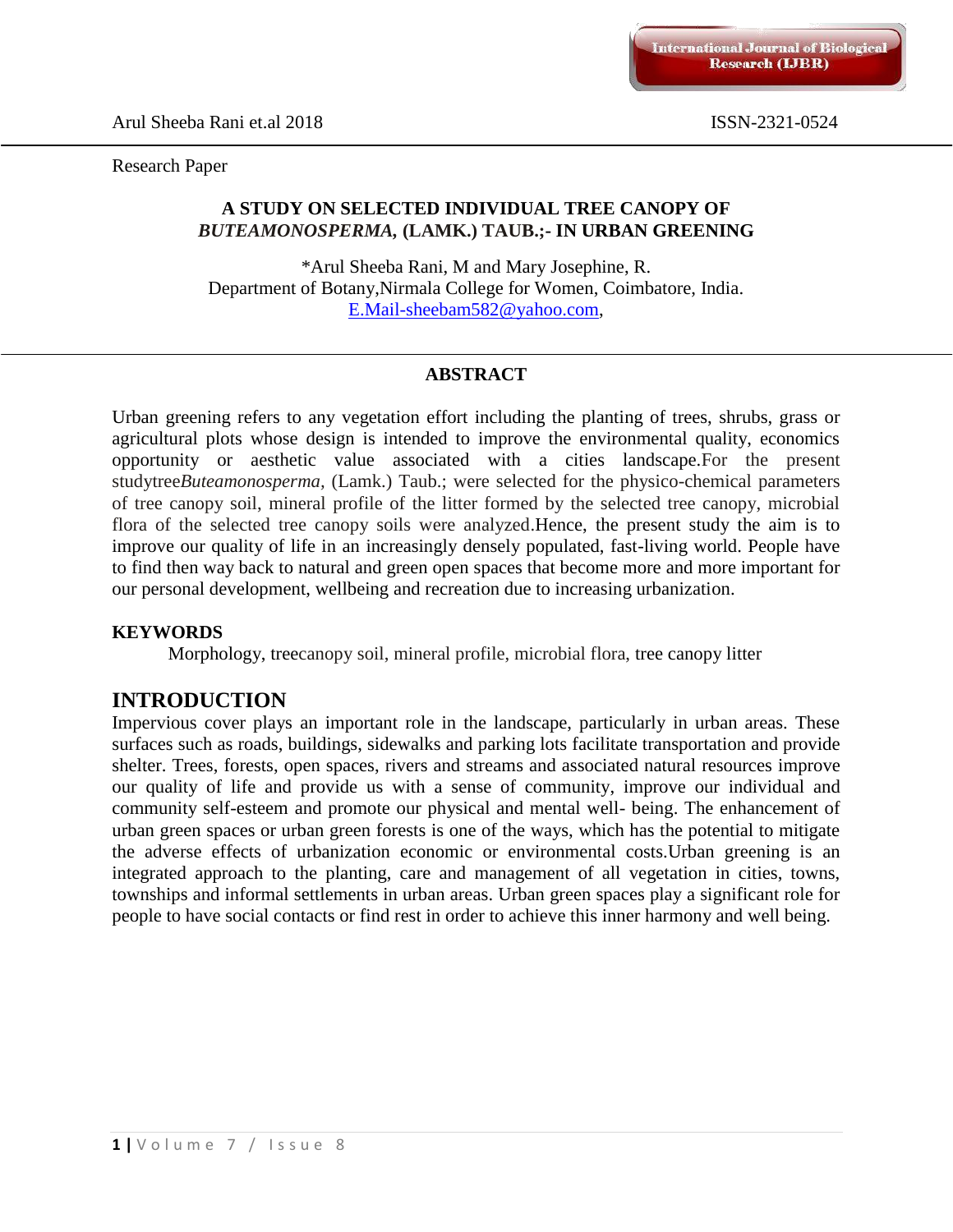#### **MATERIALS AND METHODS Plate - 1: Location Map Plate -2 :Study Area**



Tamil Nadu is one of the 28 **States** 

of India. Its capital is Chennai (formerly known as Madras) the largest city. Nirmala college academic campus is located in the southern parts of the Western Ghats. The temperature during both summer and winter varies between 28º c to 34º c. Soil in this area is red loamy soil which is more fertile than sandy soil. Its porosity allows high moisture retention and air circulation.

#### **I. Collection of selected tree sample**

For the present study*Buteamonosperma,* (Lamk.) Taub.;were selected in the Nirmala college campus to find out the morphology and propagation of the selected tree, physicochemical parameters of the tree canopy soil, mineral profile of the litter formed by the selected tree canopy, microbial flora of the selected tree canopy soils were analyzed.

#### **Taxonomic Position Plate- 3 Habit**

| Division        | : Phanerogams  |
|-----------------|----------------|
| Class           | : Dicotyledons |
| <b>Subclass</b> | : Polypetalae  |
| <b>Series</b>   | : Calyciflorae |
| Order           | : Rosales      |
| Family          | : Fabaceae     |
| Subfamily       | : Leguminosae  |
| Genus           | : Butea        |
|                 |                |



Species : **B.***monosperma***, (Lamk.) Taub.;**

*Buteamonosperma*(Lamk.)Taub.; (Syn:*Buteafrondosa,*Roxb. ex Willd.; is a native to tropical and sub tropical part of the Indian subcontinent and Southeast Asia, ranging across India, Bangladesh,etc. It is commonly known as Palash, Flame of the forest, Bastard Teak, Parrot tree. In a completely leafless tree, the blossoms look like a net. It is a medium sized dry season deciduous tree, growing to 15 m tall.The gum is known as Bangal Kino and it's considered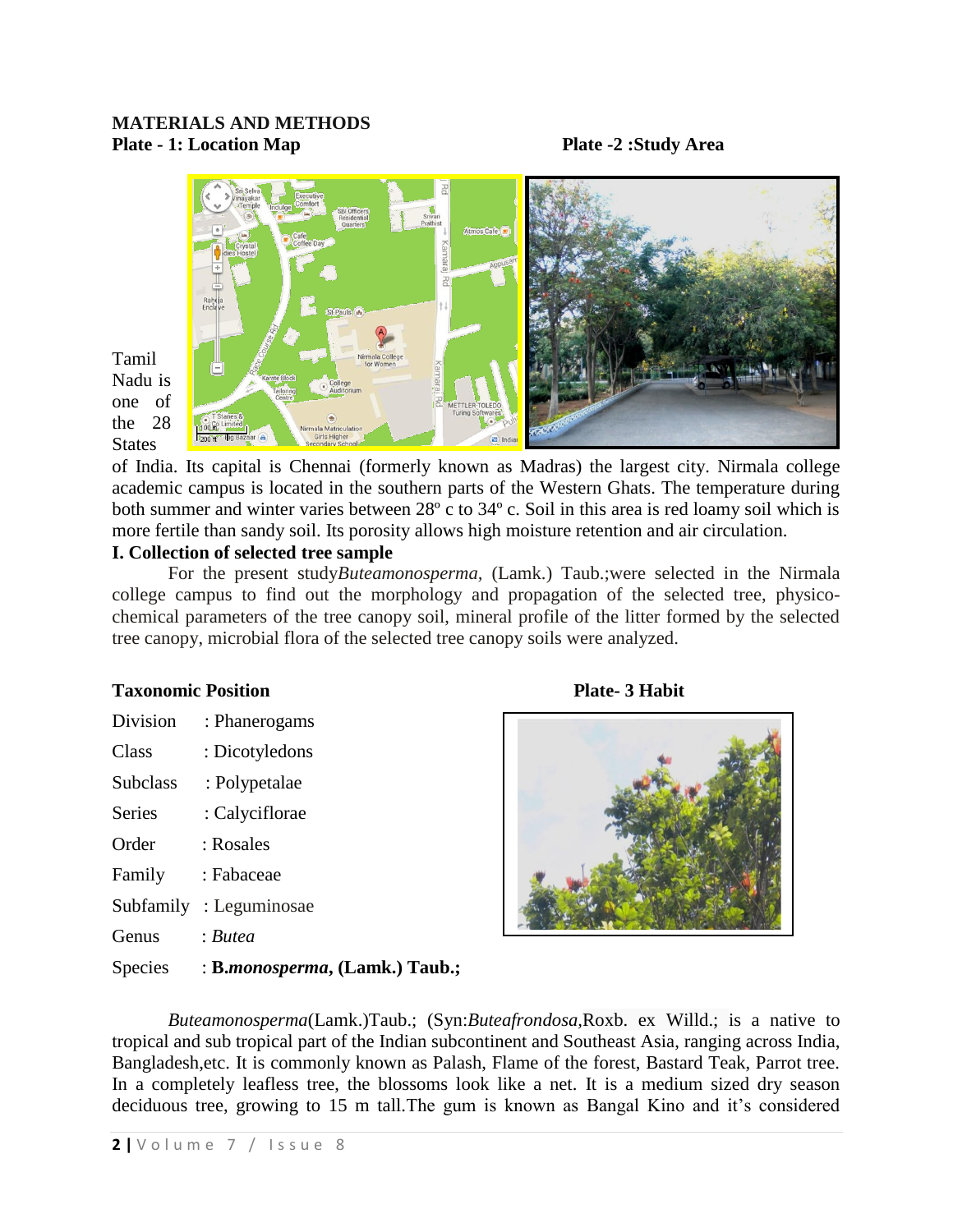valuable by druggists because of its astringent qualities and by leather workers because of its tannin (Cowen, 1984).

#### **II. A. Morphological characteristics of the selected tree and propagation**

Morphological characters of the selected tree species were recorded. The selected trees total height and width. Leaf, leaflet, flower, fruits - size and colours were measured.

#### **B. Biodiversity of the selected tree**

Biodiversity of species such as Ants, Crow, Sparrow, Pigeon, Dragon fly, Mynah, Butterflies, Lac insect, Lizards, Calottes, Chameleon, Spider, Worms, Honey comb, Honey bee, Wasp, Parrots, Grasshopper, Sparrowwereobserved and recorded during the study period.

#### **C. Average annual litter of dried leaves and logs of the selected tree canopy**

The litter of dried leaves and logs of the selected tree canopy were collected throughout the year and the average annual fallings were calculated.

# **III. Microbial analysis**

## **Collection of the selected tree canopy soil sample**

The tree canopy soil samples were collected during the year, 2014-2015. Soil with litter formation and ground vegetation from the selected tree canopy of*Buteamonosperma* were collected separately in sterile bags, air dried and sieved for further analysis.Barren land soil, taken from the same campus was kept as control. Soil was taken from the depth of (0-15 cm depth). Soil samples were packed in sterile bags and used for further analysis.

#### **Isolation and culture of microorganisms**

## **Preparation of nutrient medium: Potato-Dextrose Agar (PDA)**

120 gms of freshly peeled potato is taken in to a flask and 150 ml of water is added to it. It is boiled for 10 minutes. Then the potato extract is taken and its volume is made up to 150 ml by adding distilled water. To this extract, 7.5 gms of Dextrose is added and thoroughly mixed. Then the solutions were poured in a 500 ml flask and stirred thoroughly. This content is heated in a water bath to dissolve the agar. This medium is dispensed in culture petridishes and kept in laminar air flow for solidifation.

#### **Serial dilution method**

For the enumeration of microbial population a set of ten selected soil samples (0-15 cm depth) were collected. Soil microbial communities have relied on culturing techniques using PDA (Potato Dextrose Agar) medium. Serially diluted samples were inoculated on petridishes containing PDA medium and incubated in the laboratory for 5 days at  $30^{\circ}$ C(Kanika Sharma, 2007).

#### **Identification of Bacteria**

An average volume of bacterial cell is 1 cubic micron. They are smallest forms among bacteria. After division the cells may either separate from each other or may remain joined together to form groups of two cells in *Diplococcus*, a tetrad of four cells in *Micrococcus tetragenus* and a chain of cells in *Streptococcus* (Bergey, 1957).

## **Identification of Fungus**

The smear wassimple stained to study the morphology of the cells. Basic stain for simple staining Safranin is used for identifying microbes and the data's were recorded. For each experiment replicas were repeated (Mani *et al.,* 2004).

#### **IV. Physicochemical parameters**

Physicochemical parameters of the select tree canopy, litter and barren soils were analyzed.

#### **1. pH of the soil**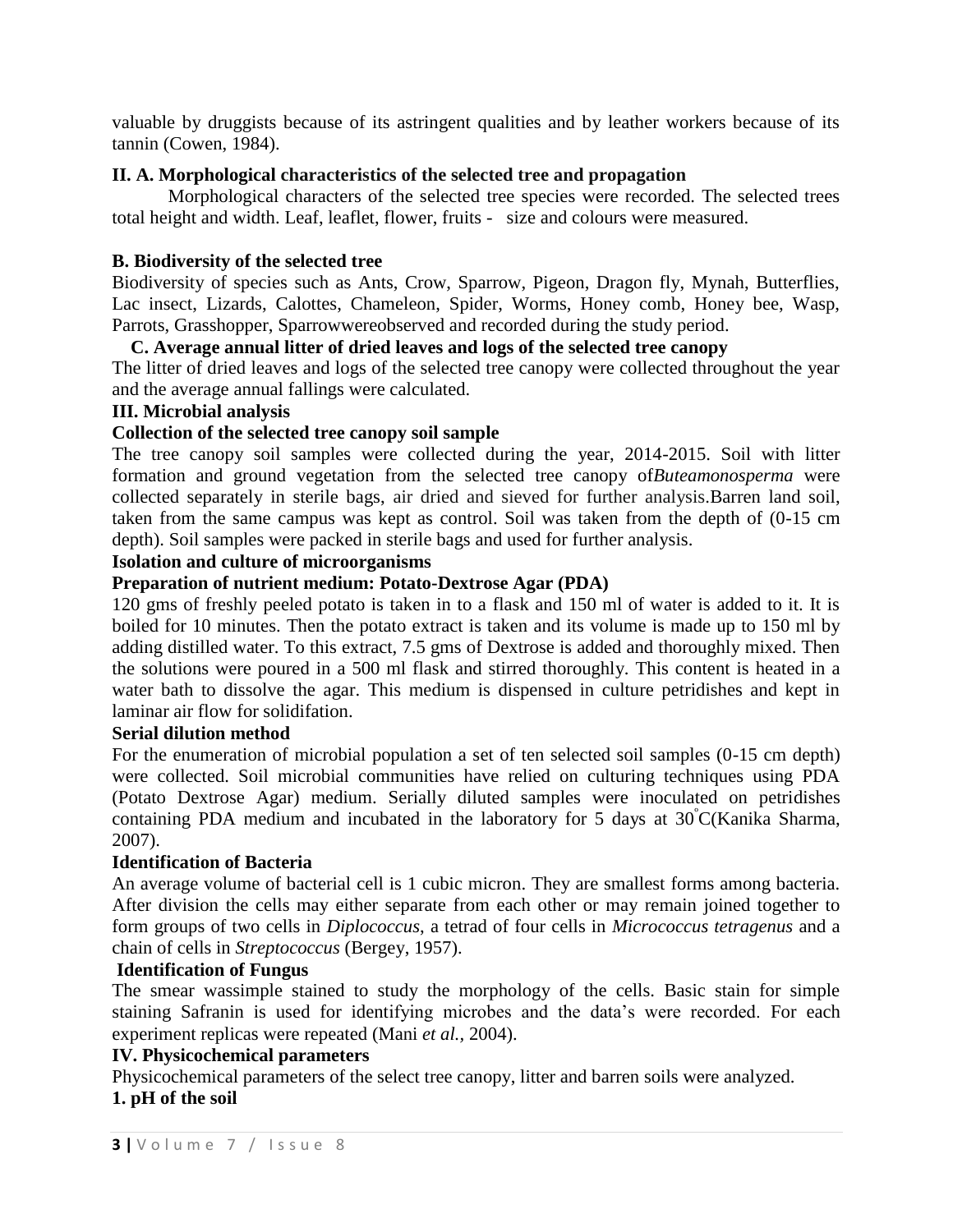Part of the moist soil samples were air dried and sieved to obtain fine soil samples (2 mm).The pH of the medium, if found to be acidic, is brought to the required pH by adding 0.1 (N) NaOH drop wise and testing with pH paper after thoroughly mixing with a glass rod.

# **2. Moisture content of the soil**

Moisture content of the selected tree canopy litter samples were calculated and expressed in percentage (Conventional oven method ASTM, 2001).

# **3. Water holding capacity and temperature of the soil**

Water holding capacity and temperature of the soil were analyzed as per the standard method.

# **4. Mineral profile of the selected tree canopy soil samples**

Mineral like Potassium, Phosphorus, Calcium, Magnesium, Iron and Sodium were analyzed in the standard laboratory by employing Atomic Absorption Spectrophotometer by following the method of Issac and Johnson (1975) and the results were recorded.

# **Estimation of calcium and magnesium (Jackson, 1967)**

5ml of triple acid digested extract was taken in a China dish. To this 10 ml of 10% NaOH and 0.1g of Murexide indicator powder were added and titrated against 0.02 N versenate (19 g of EDTA was dissolved in 5liters of distilled water) and standardized against  $0.2$  N Na<sub>2</sub> CO<sub>3</sub> solution and adjusted until the colour changes from red to violet.

## **Calcium and Magnesium**

5ml of triple acid digested extract was taken in a China dish, to this 10 ml of ammonium chloride - ammonium hydroxide buffer pH 10 and few drops of Eriochrome Black T indicator were added and titrated against 0.02N versenate solution until the colour changes from red to blue.

## **Estimation of Sodium and Potassium**

Sodium and potassium were estimated by using Flame Photometer, Model-EFL. The sodium and potassium contents were calculated by referring to the calibration curves of sodium and potassium, respectively, and expressed as mg/100 g on dry weight basis.

# **Phosphorus estimation (Dickman and Bray, 1940)**

One ml of triple acid digested extract was pipetted into 100 ml volumetric flasks. To this 50 ml glass distilled water was added, followed by 5 ml of ammonium molybdate sulphuric acid reagent Solution A was added slowly with constant stirring to solution B and the volume was made up to 100 ml with glass distilled water). Blue colour was developed by adding six drops of 2.5% stannous chloride solution. The total volume was made up to 100 ml. The intensity of the blue colour was measured at 650 nm in a spectrophotometer. The phosphorus content present in the sample was calculated by referring to a standard curve of phosphorus and expressed as mg/100 g on dry weight basis.

# **Estimation of iron by atomic absorption spectrophotometer(Issac and Johnson, 1975)**

By feeding the sample to an Atomic Absorption Spectrophotometer the iron content was estimated at 246.8 nm wavelength and the readings were expressed in mg/100g of sample on dry weight basis.

## **V.Analysis of the selected tree canopy litter formed by the selected samples Collection of tree canopy litter samples**

From a composite of litter fall, the fallen fresh/dried leaves, wood logs, flowers, fruits and seeds were collected under the canopy of the ten trees separately and shade dried, packed in sterile bags then powdered and lumped in a composite of sample for chemical analysis. The maximum litter fall of various seasons during the year 2014 (January-March, April-June, July-September, October-December) were analyzed.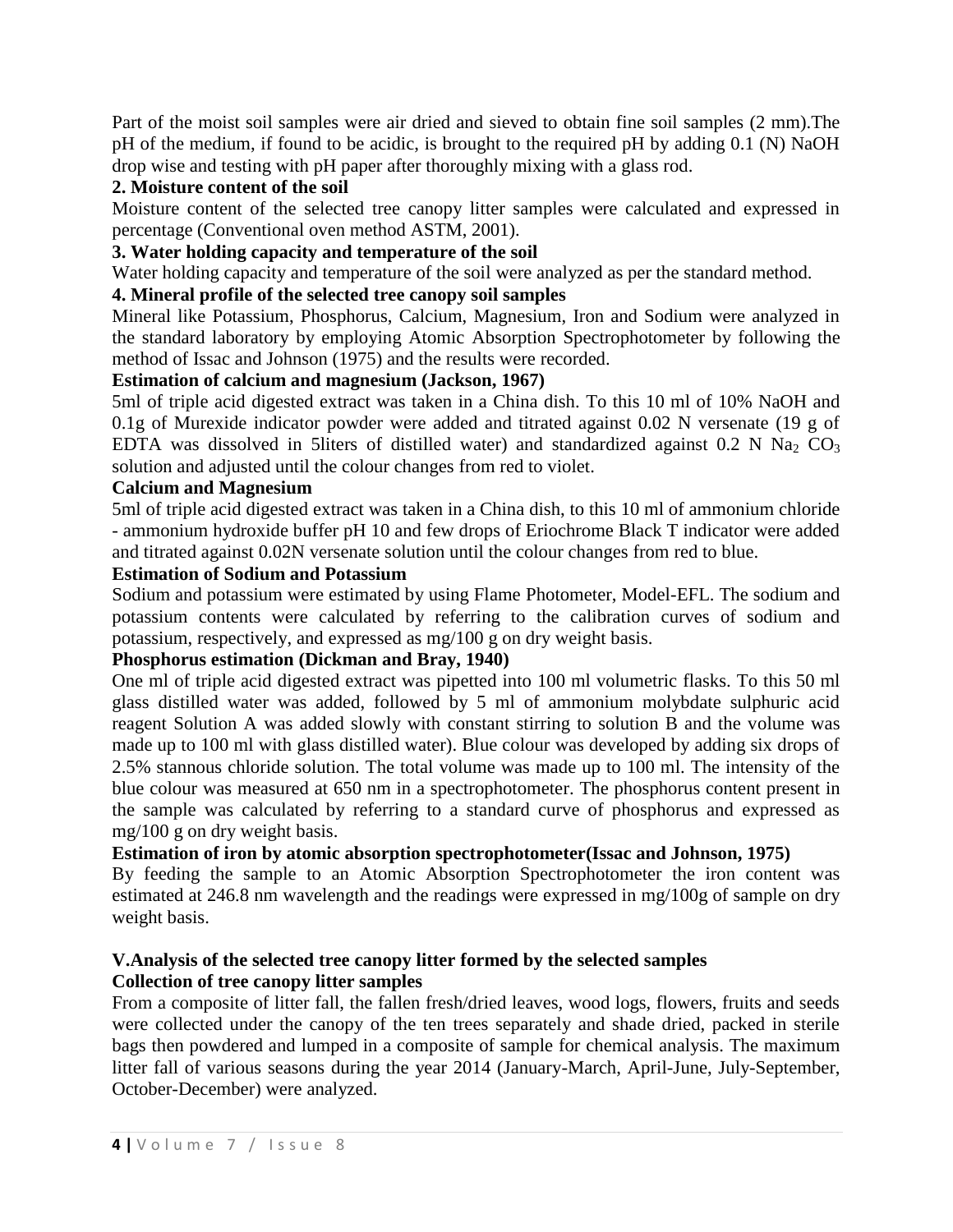## **1. pH and moisture content**

pH and moisture content of the litter were analyzed as per the standard methods.

# **2. Mineral analysis of the selected tree canopy litter samples**

Mineral profiles of the litter formed by the selected tree canopy, the fallen fresh/dried leaves, wood logs, flowers, fruits and seeds were powdered and kept in airtight container then the mineral profiles were analyzed and the mineral profile of the selected tree canopy soil and litter samples were experimented and recorded by following standard methods of (Association of Official Agricultural Chemists) AOAC, (1990).

# **RESULTS AND DISCUSSION**

Comparative morphology of the selected trees, leaves, inflorescence, flower, fruit, pod (dehiscent/indehiscent) and its propagation,Micro and Macrobial biodiversity were observed and represented in the following Tables.

#### **Table - 1 Comparative morphological characters, Propagation and the biodiversity of the selected tree sample**

|                            |             |                    |          | Leaf                                                                  |                   |                      |                             |                     |     | <b>Seed</b>         |  |
|----------------------------|-------------|--------------------|----------|-----------------------------------------------------------------------|-------------------|----------------------|-----------------------------|---------------------|-----|---------------------|--|
| <b>Sample</b>              | <b>Tree</b> | Height<br>in $(m)$ | in $(m)$ | <b>Breadth</b><br><b>Inflorescence</b><br><b>Type</b><br><b>Shape</b> | Fruit<br>colour   |                      | <b>Flower</b>               |                     |     | shape and<br>colour |  |
| <b>Butea</b><br>monosperma | Deciduos    | 12.05              | 01.00    | Pinna<br>te                                                           | Broad,<br>obovate | Raceme or<br>panicle | Large,<br>Orange<br>scarlet | Indehisce<br>nt pod | Pod | Yellowish<br>brown  |  |

**Table - 2 Morphology of the Leaf/ Leaflet length of the selected tree**

| <b>Sample</b>           | Simple/compo<br>und     | <b>Leaf length</b><br>in (cm) | <b>Leaflet</b><br>length in<br>$\rm (cm)$ | Leaf/Leaflet of the selected trees |
|-------------------------|-------------------------|-------------------------------|-------------------------------------------|------------------------------------|
| <b>Butea monosperma</b> | Pinnately<br>Trifoliate | 65.00                         | 19.05                                     |                                    |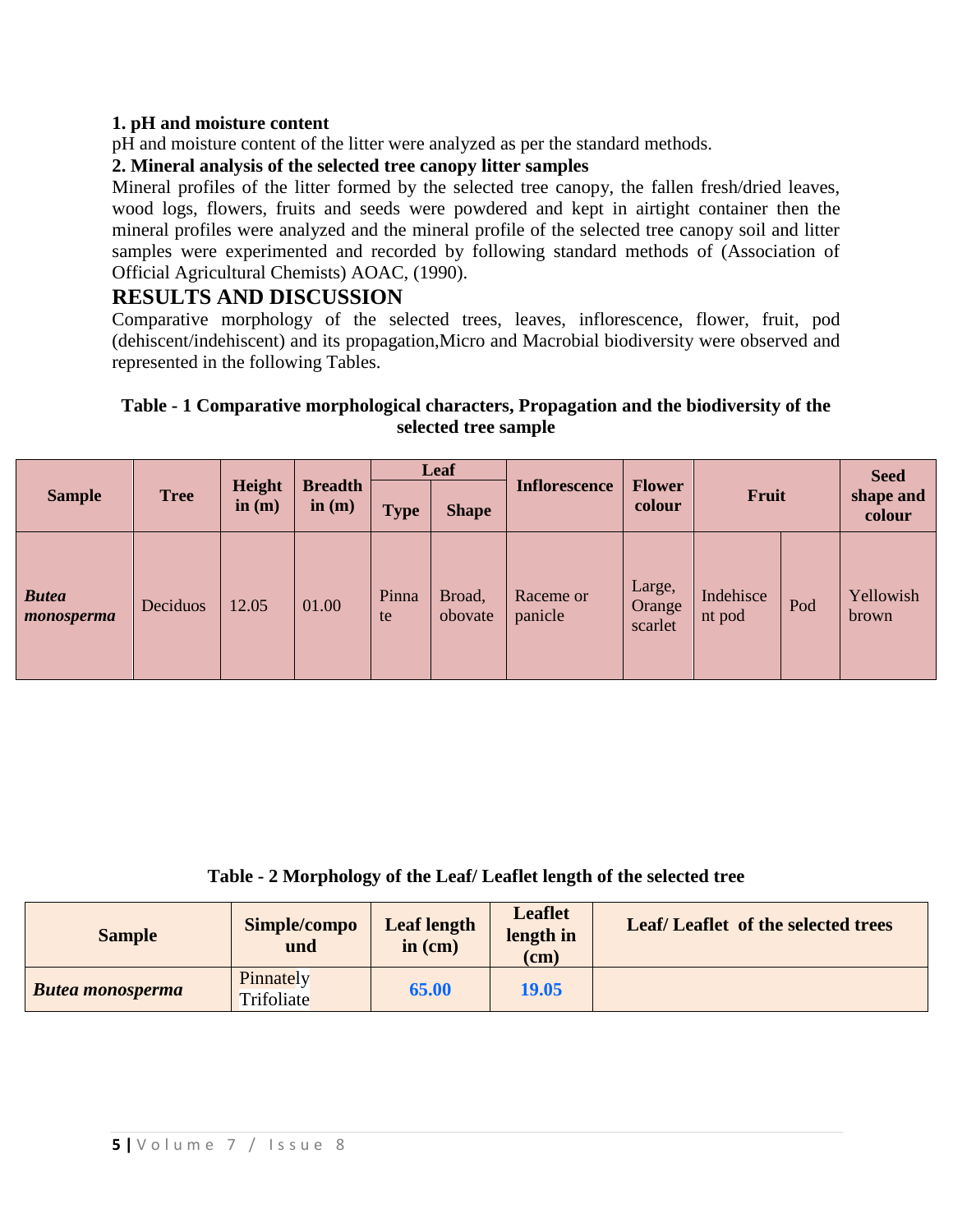| <b>Sample</b> | Simple/compo<br>und | <b>Leaf length</b><br>in $(cm)$ | <b>Leaflet</b><br>length in<br>(cm) | Leaf/Leaflet of the selected trees |
|---------------|---------------------|---------------------------------|-------------------------------------|------------------------------------|
|               |                     |                                 |                                     |                                    |

# **Table - 3 Morphology of the inflorescence and flower of the selected tree**

|                            |                      | <b>Flower</b>               |                     | Inflorescence and flower of the |  |
|----------------------------|----------------------|-----------------------------|---------------------|---------------------------------|--|
| <b>Sample</b>              | <b>Inflorescence</b> | <b>Colour</b>               | Length<br>in $(cm)$ | selected trees                  |  |
| <b>Butea</b><br>monosperma | Raceme or<br>panicle | Large,<br>Orange<br>scarlet | 09.03               |                                 |  |

| Table - 4 Morphology of the fruits of the selected tree |       |                                    |
|---------------------------------------------------------|-------|------------------------------------|
| <b>Sample</b>                                           | Truit | <b>Fruit of the selected trees</b> |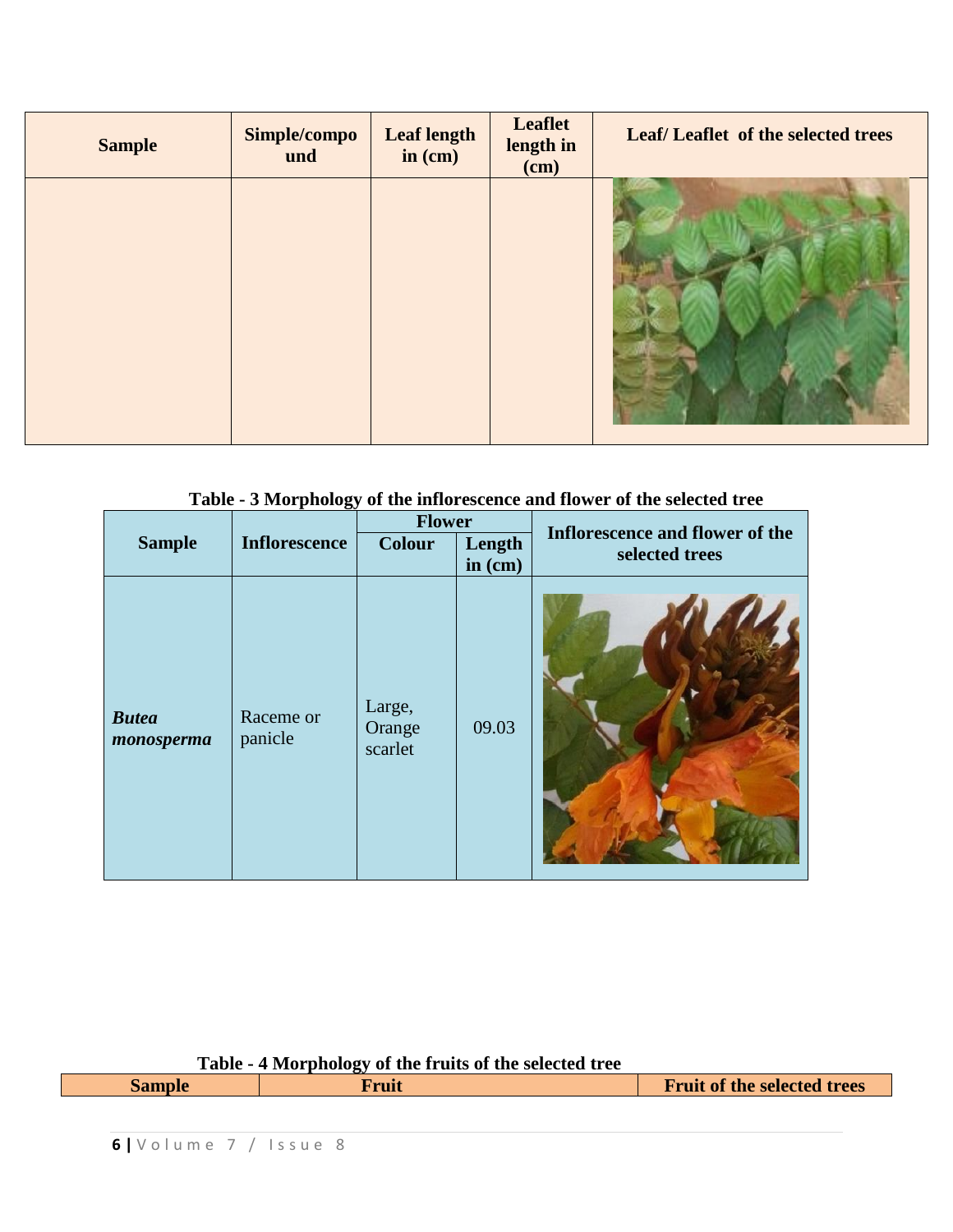|                         | <b>Type</b> | <b>Colour</b> | <b>Shape</b> | Length<br>in $(cm)$ |  |
|-------------------------|-------------|---------------|--------------|---------------------|--|
| <b>Butea monosperma</b> | Pod         | <b>Brown</b>  |              | 28                  |  |

# **Table - 5 Dehiscent and indehiscent seeds of the selected tree**

|                         | Pod                          |
|-------------------------|------------------------------|
| <b>Sample</b>           | <b>Dehiscent/Indehiscent</b> |
| <b>Butea monosperma</b> | Indehiscent                  |

# **Table - 6 Biodiversity of the selected trees**

| <b>Sample</b>           | <b>Biodiversity of the selected trees</b> |
|-------------------------|-------------------------------------------|
|                         |                                           |
| <b>Butea monosperma</b> | Ants, Lac insect, Sparrow, Butterflies    |

**Table - 7 Average annual litter of dried leaves and logs of the selected tree canopy**

| <b>Sample</b>          | <b>January-</b><br>March (gm) | April -<br>June (gm) | July-<br><b>September</b><br>(gm) | October-<br><b>December</b><br>(gm) | <b>Average</b><br>annual litter<br>of the<br>selected tree<br>canopy in<br>(%) |
|------------------------|-------------------------------|----------------------|-----------------------------------|-------------------------------------|--------------------------------------------------------------------------------|
| <b>Buteamonosperma</b> | 252.00                        | 344.03               | 258.40                            | 150.00                              | 2.51                                                                           |

# **Table – 8 Enumeration of the Bacterial colony of the selected tree canopy soil**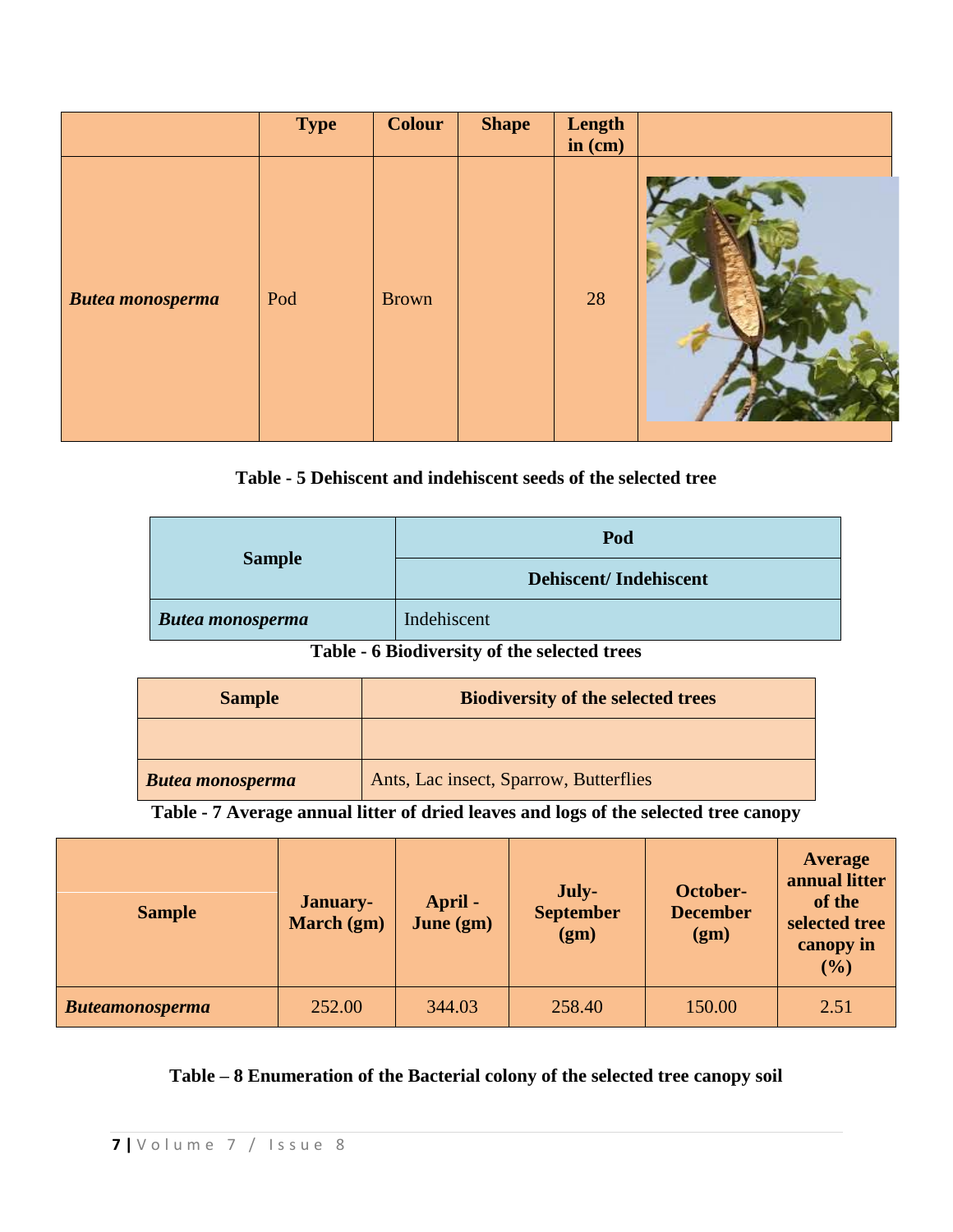|                         | <b>Number of Bacterial Colony</b> |           |                |           |                |           |           |                |               |
|-------------------------|-----------------------------------|-----------|----------------|-----------|----------------|-----------|-----------|----------------|---------------|
| <b>Sample</b>           | Day 1                             |           |                | Day 2     |                |           | Day 3     |                |               |
|                         | $10^{-3}$                         | $10^{-6}$ | $10^{-9}$      | $10^{-3}$ | $10^{-6}$      | $10^{-9}$ | $10^{-3}$ | $10^{-6}$      | $10^{-9}$     |
| <b>Control</b>          | 3                                 | 3         | $\overline{2}$ |           | $\overline{4}$ | 3         | 5         | $\overline{7}$ | $\mathfrak b$ |
| <b>Butea monosperma</b> |                                   |           | 8              |           | $\mathfrak b$  |           |           | 8              |               |

**Table - 9 Bacteria present in the selected tree canopy soil**

| <b>Sample</b>           | <b>Bacteria</b>   |                        |                   |  |  |  |  |  |
|-------------------------|-------------------|------------------------|-------------------|--|--|--|--|--|
|                         | $10^{-3}$         | $10^{-9}$<br>$10^{-6}$ |                   |  |  |  |  |  |
| <b>Control</b>          | Streptococcus sps | Staphylococcus sps     | Streptococcus sps |  |  |  |  |  |
| <b>Butea monosperma</b> | Mycobacterium sps | Micrococcus sps        | Steptomycetessps  |  |  |  |  |  |

**Table - 10 Enumeration of Fungal colony of the selected tree canopy soil**

|                         | <b>Number of Fungal Colony</b> |           |           |                |           |                |           |           |                 |
|-------------------------|--------------------------------|-----------|-----------|----------------|-----------|----------------|-----------|-----------|-----------------|
| <b>Sample</b>           | Day 1                          |           | Day 2     |                |           | Day 3          |           |           |                 |
|                         | $10^{-3}$                      | $10^{-6}$ | $10^{-9}$ | $10^{-3}$      | $10^{-6}$ | $10^{-9}$      | $10^{-3}$ | $10^{-6}$ | 10 <sup>9</sup> |
| <b>Control</b>          |                                |           |           | 3              | 3         | $\overline{2}$ | 3         |           |                 |
| <b>Butea monosperma</b> |                                |           |           | $\overline{0}$ |           |                |           |           |                 |

# **Table - 11 Fungus present in the selected tree canopy soil**

| <b>Sample</b>           | Fungi                 |                    |                       |  |  |
|-------------------------|-----------------------|--------------------|-----------------------|--|--|
|                         | $10^{-3}$             | $10^{-6}$          | $10^{-9}$             |  |  |
| <b>Control</b>          | Aspergillus niger     | Aspergillusglaucus | Aspergillus niger     |  |  |
| <b>Butea monosperma</b> | Aspergillus fumigatus | Rhizopussps        | Aspergillus fumigatus |  |  |

**Distribution of Microbes present in the selected individual tree canopy soil (Plate-4)**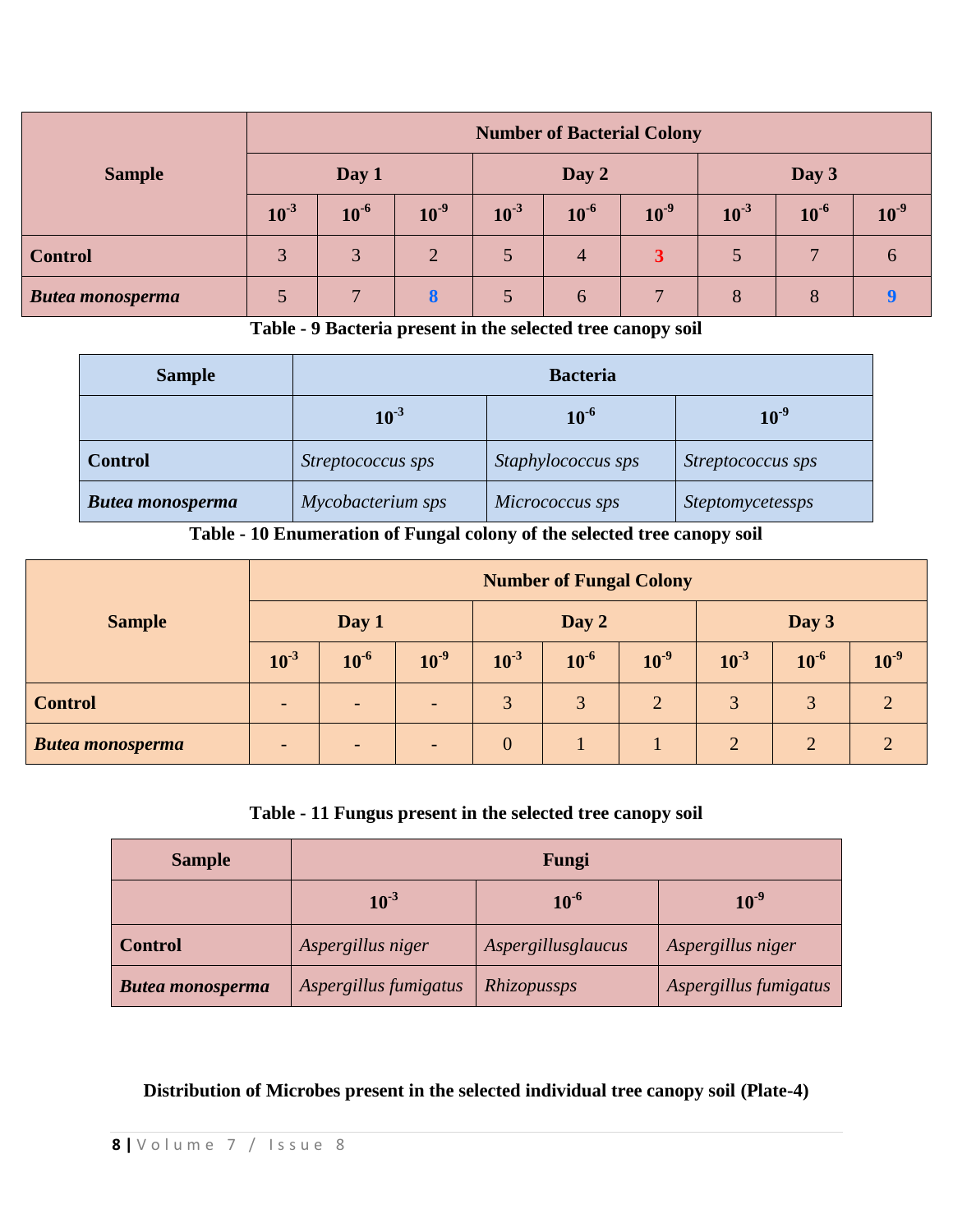

**Table - 12 Moisture content and pH of the selected tree canopy soil** 

| <b>Sample</b>           | Fresh weight<br>(gm) | Dry weight (gm) | Moisture content( $\%$ ) | pH  |
|-------------------------|----------------------|-----------------|--------------------------|-----|
| <b>Control</b>          | 20                   | 18.86           | 5.7                      | 5.7 |
| <b>Butea monosperma</b> | 20                   | 18.25           | 8.8                      | 6.1 |

|  |  |  |  | Table – 13 Mineral profile of the selected tree canopy soil |
|--|--|--|--|-------------------------------------------------------------|
|--|--|--|--|-------------------------------------------------------------|

| <b>Sample</b>           | <b>Potassium</b><br>(%) | <b>Phosphorus</b><br>(%) | Calcium<br>(%) | <b>Magnesium</b><br>(9/0) | <b>Iron</b><br>(9/0) | <b>Sodium</b><br>(%) |
|-------------------------|-------------------------|--------------------------|----------------|---------------------------|----------------------|----------------------|
| Control                 | 0.39                    | 0.10                     | 0.31           | 0.081                     | 0.048                | 0.18                 |
| <b>Butea monosperma</b> | 0.25                    | 0.11                     | 0.59           | 0.12                      | 0.011                | 0.12                 |

**Table - 14 Moisture content and pH of the selected tree canopy litter** 

| <b>Sample</b>           | <b>Fresh weight</b><br>(gm) |        | <b>Moisture</b><br>content( $\%$ ) | pH  |  |
|-------------------------|-----------------------------|--------|------------------------------------|-----|--|
| <b>Butea monosperma</b> | 344.03                      | 252.00 | 26.75                              | 6.2 |  |

**Table - 15 Mineral profiles of the selected tree canopy litter** 

| <b>Sample</b>           | <b>Potassium</b><br>$($ %) |     |     | Phosphorus(%)   Calcium(%)   Magnesium(%)   Iron(%)   Sodium(%) |    |    |
|-------------------------|----------------------------|-----|-----|-----------------------------------------------------------------|----|----|
| <b>Butea monosperma</b> | 960                        | 280 | 990 | 298                                                             | 30 | 40 |

## **CONCLUSION**

India is urbanizing at a very fast pace. The enhancement of urban green spaces or urban green forests is one of the ways, which has the potential to mitigate the adverse effects of urbanization economic or environmental costs. The research on urban greening is very meagre particularly in India. Planting tree is the need of the hour. As tree grows their component value increases. Healthy trees contribute to the overall value of its properties to the society. Urban green areas contribute to maintaining and expanding the biological base for diversity that is essential to human survival in to the millennium. Hence, the study on selected individual tree canopy of the